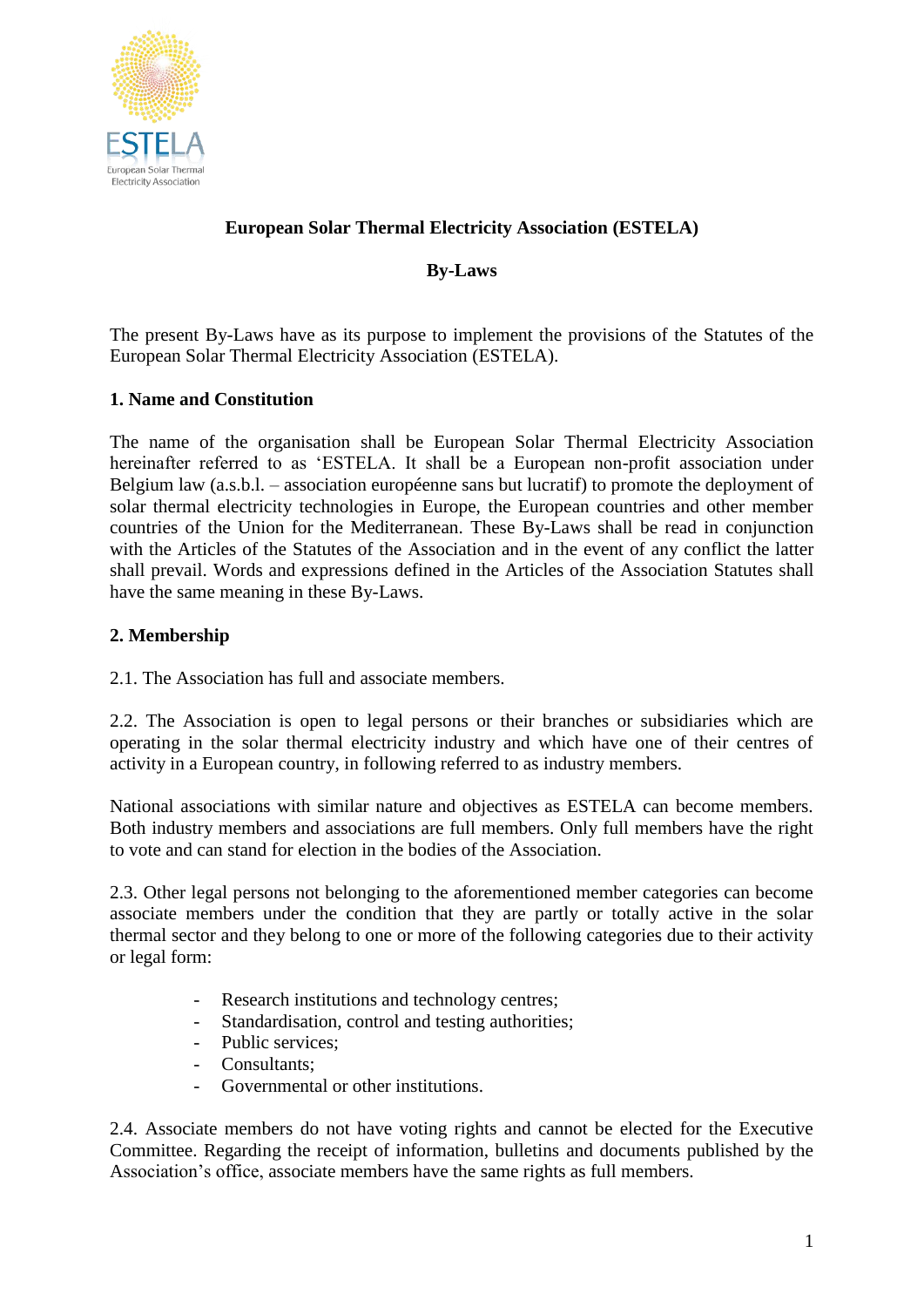### **3. Membership fee and voting rights in the General Assembly**

3.1. The fiscal year of ESTELA shall be the calendar year. The payment of the membership fee shall be due two months after the invoice issued.

3.2. The annual membership fee for industry members as described in Art. 2.2 is  $10,000 \in \text{(ten)}$ thousand euros). Each member of this category has one vote.

3.3. The annual membership fee and voting right of national associations depends of the number of their members and is structured as follows:

| <b>Number of members</b> | <b>Annual fee (EUR)</b> | Votes |
|--------------------------|-------------------------|-------|
| $-50$                    | 0.000                   |       |
| 51 - 75                  | 20,000                  |       |
|                          | 30,000                  |       |

The fee for all national associations having more than 75 members is  $30,000\epsilon$  (thirty thousand euros) and they have 3 voting rights.

3.4. The regular fee for associate members is 2,000  $\epsilon$  (two thousand euros) per year. The Executive Committee can decide in specific cases the membership fee for a specific application for membership as associate member.

3.5. In any case the annual membership fee may not exceed 100,000  $\epsilon$  (hundred thousand euros).

### **4. Voting rights in the Executive Committee**

Every member has one vote. In case of equality of votes, the vote of the president shall prevail**.**

### **5. Staff**

#### **5.1. Employment**

It is the exclusive competence of the Executive Committee to contract the permanent staff of the Association upon the proposal and consultation of the Secretary General.

The Secretary General may solely decide by his or her own upon the engagement of temporary staff within the annual budget, in particular trainees and research fellows.

#### **5.2. Salaries and compensation**

a) The salaries for the Secretary General and any other staff contracted by the association are negotiated between the Board and the respective candidate on an individual basis.

b) In case the work is carried out on an honorary basis, the respective person shall be compensated adequately for all expenses that incur due to the activities for the association.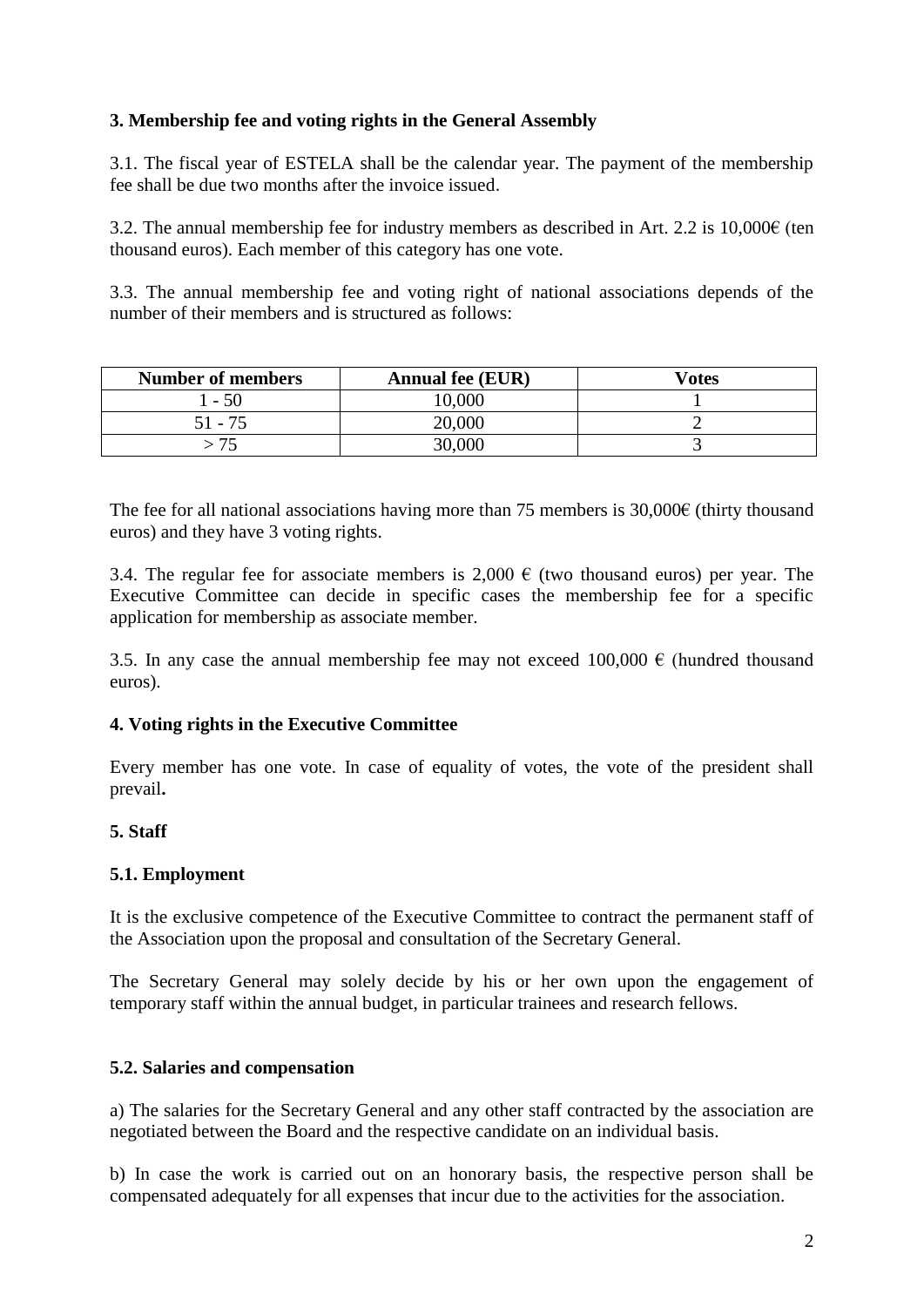c) In case the Secretary General is carrying out his or her duties on an honorary basis, he or she shall be entitled to claim adequate compensation for all incurred expenses in carrying out the duties in line with the annual budget. This refers in particular, but not exclusively, to travel expenses and expenses for conferences and seminars, which shall be adequate for the position as Secretary General. The Secretary General shall be granted in this case a reasonable levy when making the respective arrangements.

The association will also ensure the necessary and reasonable insurance coverage.

## **6. Expulsion**

It shall be the duty of the General Assembly, if at any time they shall be of the opinion that the interests of ESTELA so require, by letter to invite any member to withdraw from ESTELA within the time specified in such letter.

### **7. Eligibility of the President**

Following the interpretation of the Statutes approved by the General Meeting held on February, 12 2009 and, as an exception to Article 2.2, the President can be elected by the General Assembly following a proposal presented by more than half of the Members even if he/she is not a Member of the Association and will become automatically a Honorific Member.

### **8. Election procedure**

- **8.1** The Executive Committee shall open the electoral procedure:
	- i) at any time within the second month previous to the General Assembly which will be held around the second anniversary of the last President, Vice-President and Executive Committee election,
	- ii) in the ten days following the circumstances whenever more than half of the Executive Committee members have formally renounced to their position or have been separated from the Association.

**8.2** The opening of the electoral procedure shall be communicated to all the members, giving three-week time to receive candidacies.

With reference to Art 14.1 and 15.1 of the Statutes and in order to better articulate a coherent structure of the team around a proposed work program for the Executive Committee to be elected, candidacies received in time shall contain a candidate for President, at least two for Vice Presidents and not more than twelve members in total. All of them must be representatives of companies who are full members and shall include the name of the person who will represent the company.

If the President proposed, following article 7 of the present By-Laws, is not a company full member of the association, the candidacy shall include a CV which will help the members to know the person before the vote.

With each candidacy a candidacy's representative shall be communicated.

**8.3** Within one week after the expiration of the candidacies presentation time, the Executive Committee will publish the valid candidacies, and will send the details to all the members*.*